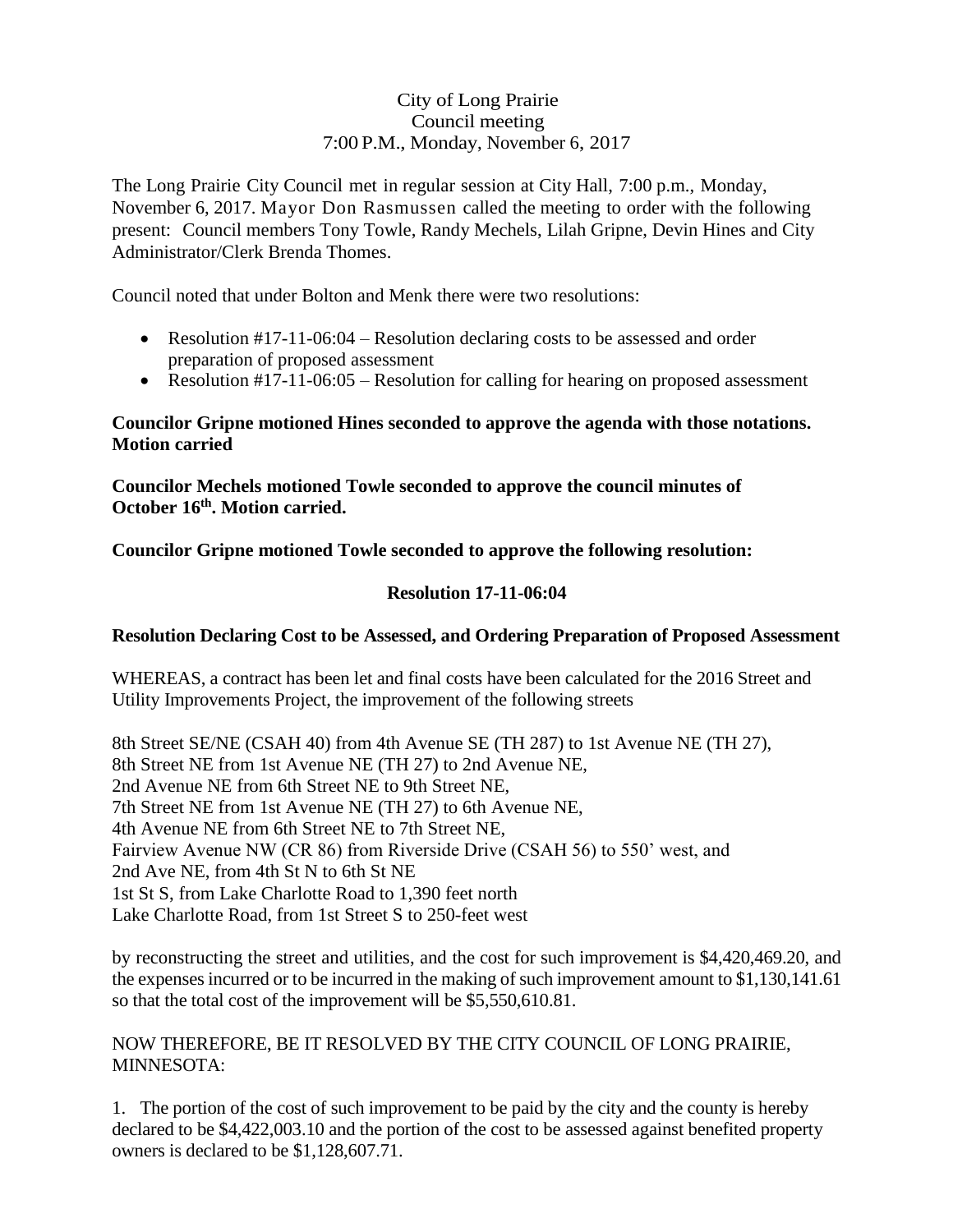2. Assessments shall be payable in equal annual installments extending over a period of ten (10) years, the first of the installments to be payable on or before the first Monday in January, 2018, and shall bear interest at the rate of three (3) percent per annum from the date of the adoption of the assessment resolution.

3. The city clerk, with the assistance of the city engineer (consulting engineer), shall forthwith calculate the proper amount to be specially assessed for such improvement against every assessable lot, piece or parcel of land within the district affected, without regard to cash valuation, as provided by law, and he/she shall file a copy of such proposed assessment in his/her office for public inspection.

4. The clerk shall upon the completion of such proposed assessment, notify the council thereof.

Adopted by the council this 6th day of November, 2017.

Mayor

City Administrator

**Motion Carried**.

# **Councilor Towle motioned Hines seconded to approve the following resolution:**

## **Resolution 17-11-06:05**

## **Resolution for Hearing on Proposed Assessment**

WHEREAS, by a resolution passed by the council on November 6th, 2017, the city clerk was directed to prepare a proposed assessment of the cost for the 2016 Street and Utility Improvements Project, the improvement of the following streets

8th Street SE/NE (CSAH 40) from 4th Avenue SE (TH 287) to 1st Avenue NE (TH 27), 8th Street NE from 1st Avenue NE (TH 27) to 2nd Avenue NE, 2nd Avenue NE from 6th Street NE to 9th Street NE, 7th Street NE from 1st Avenue NE (TH 27) to 6th Avenue NE, 4th Avenue NE from 6th Street NE to 7th Street NE, Fairview Avenue NW (CR 86) from Riverside Drive (CSAH 56) to 550' west, and 2nd Ave NE, from 4th St N to 6th St NE 1st St S, from Lake Charlotte Road to 1,390 feet north Lake Charlotte Road, from 1st Street S to 250-feet west

by reconstructing the street and utilities, and

WHEREAS, the clerk has notified the council that such proposed assessment has been completed and filed in his/her office for public inspection,

NOW THEREFORE, BE IT RESOLVED BY THE CITY COUNCIL OF LONG PRAIRIE, MINNESOTA: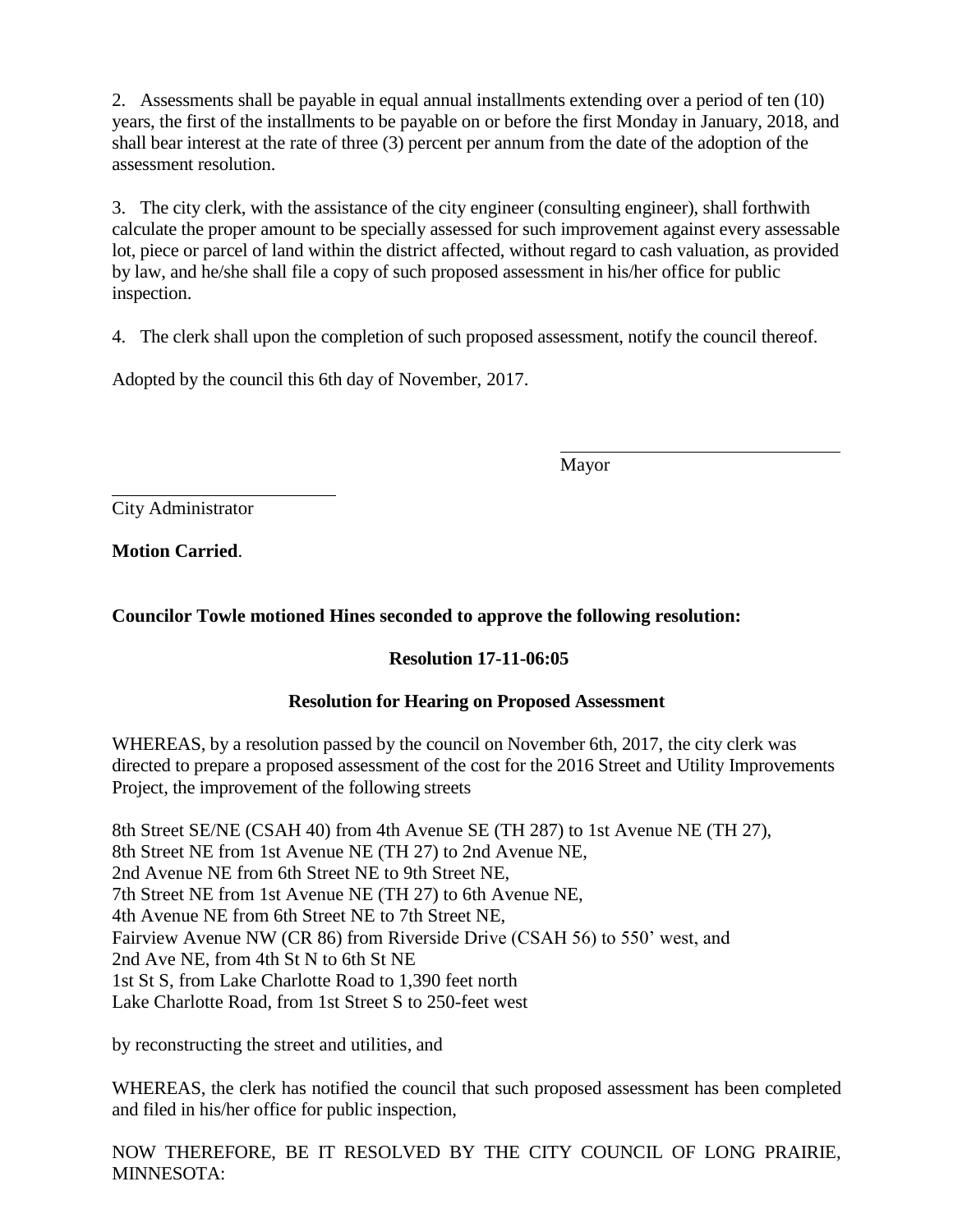1. A hearing shall be held at Long Prairie at 7:00p.m. on (month) (day) , (year) in the city hall located at 615 Lake Street S to pass upon such proposed assessment. All persons owning property affected by such improvement will be given an opportunity to be heard with reference to such assessment.

2. The city clerk is hereby directed to cause a notice of the hearing on the proposed assessment to be published once in the official newspaper at least two weeks prior to the hearing, and he/she shall state in the notice the total cost of the improvement. He/She shall also cause mailed notice to be given to the owner of each parcel described in the assessment roll not less than two weeks prior to the hearing.

3. The owner of any property so assessed may, at any time prior to certification of the assessment to the county auditor, pay the whole of the assessment on such property, with interest accrued to the date of payment, to the City of Long Prairie, except that no interest shall be charged if the entire assessment is paid within 30 days from the adoption of the assessment. An owner may at any time thereafter, pay to the Todd County the entire amount of the assessment remaining unpaid, with interest accrued to December 31 of the year in which such payment is made. Such payment must be made before November 15, or interest will be charged through December 31 of the succeeding year.

Adopted by the council this 6th day of November, 2017

Mayor

\_\_\_\_\_\_\_\_\_\_\_\_\_\_\_\_\_\_\_\_\_\_\_\_\_\_\_\_\_\_\_\_\_\_\_\_

## **Motion carried.**

The public hearing is set for December 4, 2017, at 7:00 p.m.

The council addressed Dorie Twist concerning her dogs. Dorie has more than the 2 dogs which the ordinance allows for. A letter was sent out notifying her that according to city ordinance 12.106(1), the city does not allow for and owner to harbor more than two dogs on the same premises**.** 

Dorie Twist stated that she does have 4 dogs. Two dogs are spade and two dogs are currently pregnant. She does not want to part with any of the four dogs. Her daughter has three dogs. There was a neighbor that came with the Twists to vouch. After about 20 minutes of discussion, the council understood from Dorie Twist that she does have PTSD and the council asked for a letter from her doctor and also asked what they were going to do with the other dog**.** 

## **Councilor Mechels motioned Towle seconded to table this discussion until the next council meeting. This will allow the Twists an option to return with a doctor's slip and a plan for what they are going to do with the dogs. Motion carried**.

There was a presentation by Advantage 1. RaeAnn gave a presentation of the additional options that the city could add to their insurance package for union and non-union employees. After the presentation, the council had to make a decision on the HSA accounts if the employees would choose them to allow a one-time donation from their sick leave bank.

**Council Mechels motioned Towle seconded to allow the city employees to use banked sick leave hours and to deposit them into their HSA account up to the deductible amount. This is a one-time allowable option and should not impact future union negotiation decisions.**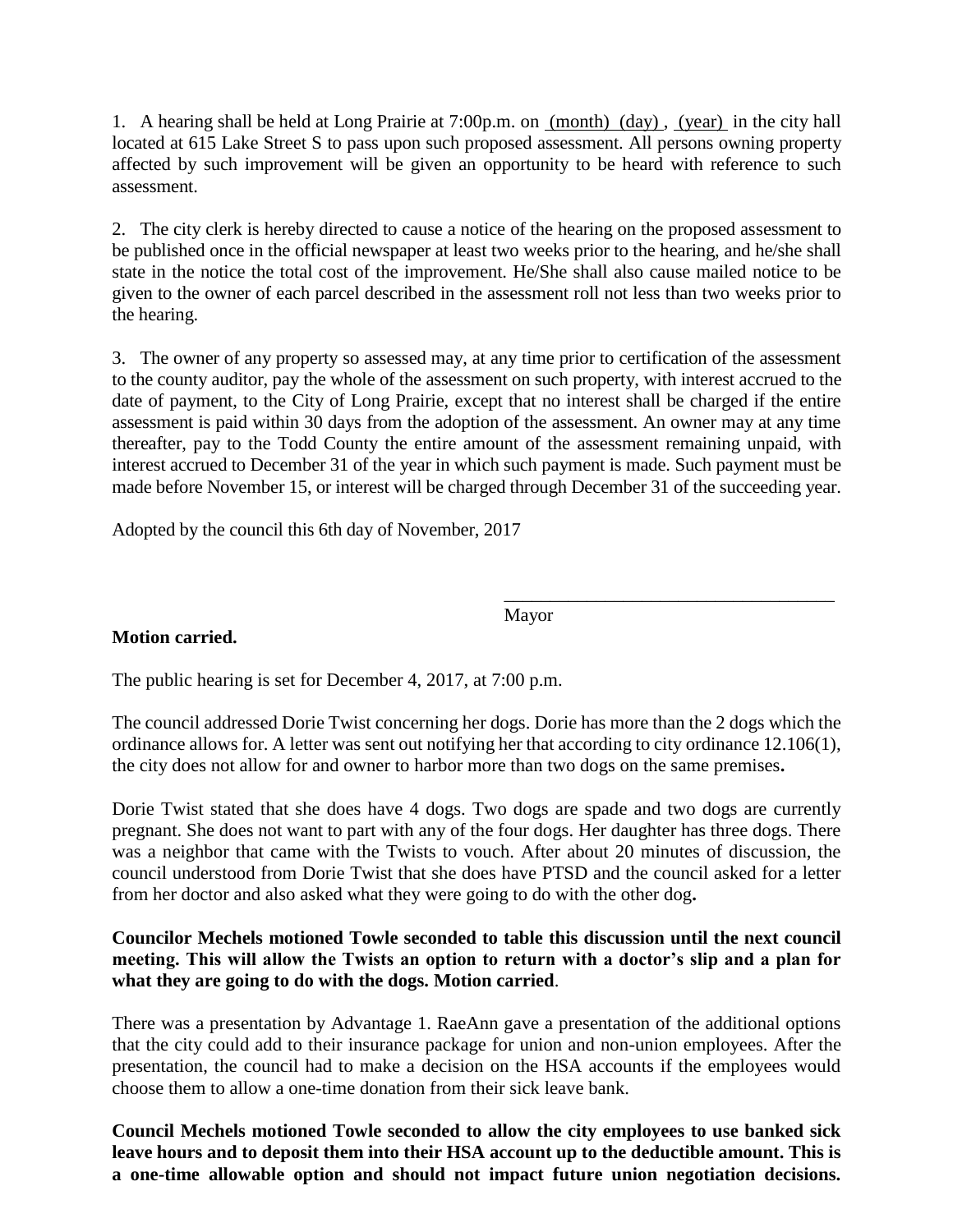**Administrator Thomes checked with the union mediator and a copy of that email is in with the council information. Along with that, there is an email from our city auditor following the answer to that as well. Roll call: Yes; Towle, Rasmussen, Gripne, Hines, Mechels. Motion carried.** 

## **Councilor Gripne motioned Hines seconded to approve the Contractor's Pay Request No. 11 in the amount of \$149,274.62 to RL Larson for the 2016 Improvement Project. Motion carried**.

Kent Louwagie of Bolton and Menk updated the council on the final items of the road project. Kent stated there is minimum work that is remaining yet:

- the sanitary sewer main is completed
- the water main will be completed on Thursday of this week
- water and sewer services to be completed on Friday
- the dewatering system will be removed next week
- grading will occur after the dewatering has been removed
- $\bullet$  unsure if they are able to, at that time, put the 1<sup>st</sup> layer of tar down depending on weather

The 60 day comment period is now up and we need to prepare for the public hearing. Administrator Thomes sent out the notice for the public hearing set for November  $20<sup>th</sup>$ .

City council received the DWSMA (Long Prairie Drinking Water Supply Management Area) map, and the vulnerabilities, along with the Wellhead Protection Plan Amendment Part II for the City of Long Prairie.

## **Councilor Gripne motioned Mechels seconded to approve the public hearing and the plans for the Wellhead Protection Plan Amendment Part II. Motion carried**.

Councilor Mechels briefly explained to the city council how the group went about coming to a conclusion with the union reps for the union packet from 2018 to 2020. Mechels noted that there will be reopeners in 2019 and 2020 for health insurance.

## **Mechels motioned Gripne seconded to approve the union contracts for the police officers, deputy clerks, and public works. Motion carried**.

City council was presented with a fireworks permit from Pyrotechnic Display, Inc. they are looking to do a fireworks display on November 24<sup>th</sup>.

## **Mayor Rasmussen motioned Gripne seconded to approve the fireworks for Pyrotechnic Display, Inc. for November 24th. Motion carried**.

#### **Councilor Mechels motioned Towle seconded to approve the following resolution**:

## RESOLUTION #11-06-17:03 "RESOLUTION APPROVEING THE APPLICATION FOR A STATE GAMBLING LICENSE"

WHEREAS, the State of Minnesota requires the licensing of all groups, agencies, parties, etc. who engage in gambling activities, and;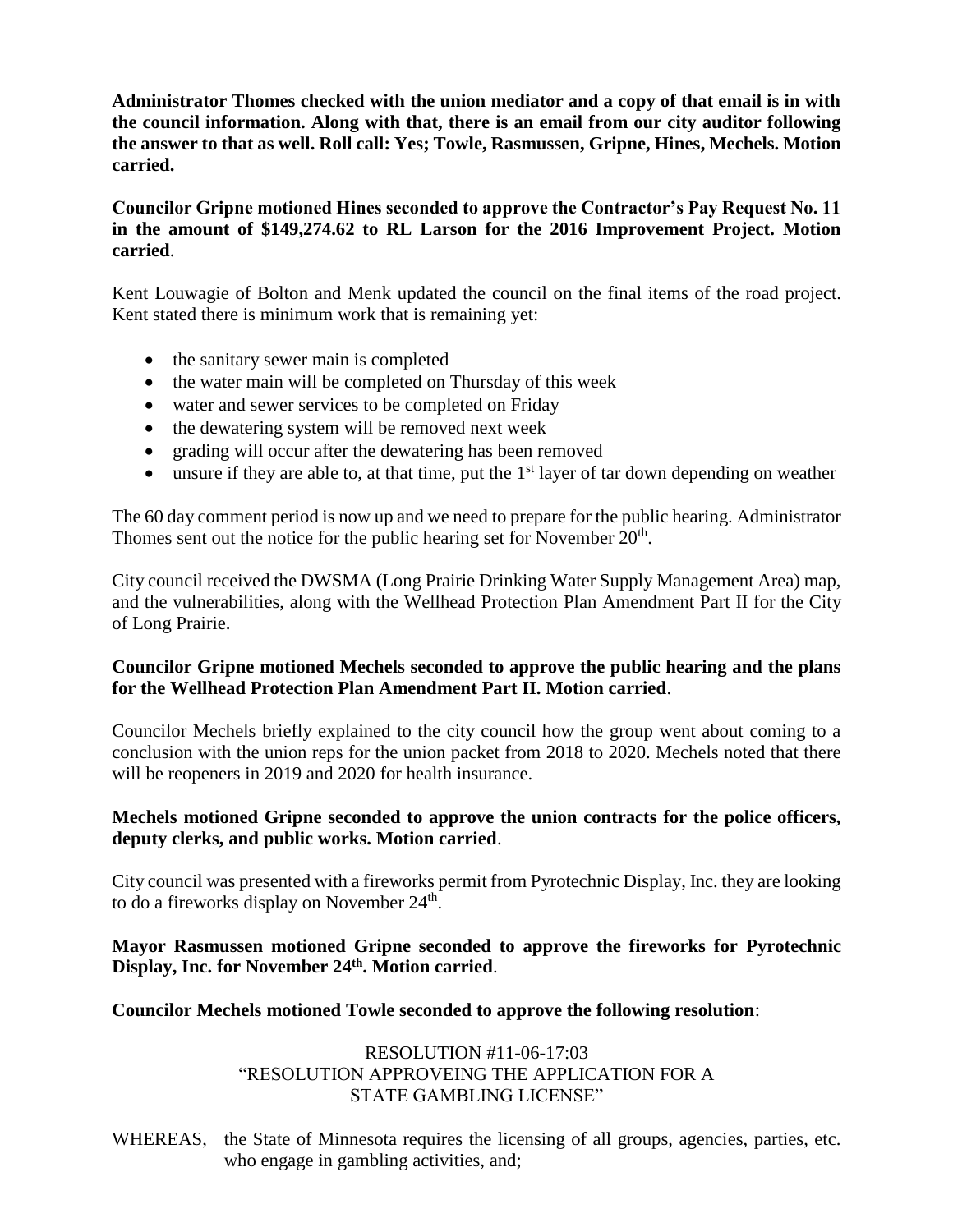- WHEREAS, CentraCare Health-Long Prairie of Todd County wishes to conduct a raffle operation which requires a state approved gambling license at CentraCare Health-Long Prairie
- WHEREAS, The State of Minnesota gambling license procedure requires the city to pass a resolution approving or denying the application to the state license.
- NOW THEREFORE, BE IT RESOLVED that the City Council of the City of Long Prairie hereby approves CentraCare Health-Long Prairie of Todd County gambling license application for a raffle at CentraCare Health-Long Prairie, to the State of Minnesota and waives any required waiting period from the city for the granting of the license.

#### **Motion carried**.

Council discussed a letter they received from Trinity Lutheran Church regarding the condition of the road in front of the church. Councilor Towle requested Kent Louwagie to review the road in front of the Trinity Lutheran Church which is Second Avenue Southeast.

**Councilor Towle motioned Mechels seconded to approve City Engineer Kent Louwagie to bring back a report to the city council regarding Trinity Lutheran Church. Motion carried**.

#### **Councilor Towle motioned Mechels seconded to approve the renewal of liquor, wine, club or 3.2% license from Mi Pueblito Market. Motion carried**.

There was a request by Tourism for the donation of a 40 foot tree by one of the members and have it placed by city hall. After further review, the tree would be too tall. The city public works would not be able to get it to stay in place the whole Christmas season. Mayor Rasmussen visited with one of the business owners closer to the Chamber's lighted sign to see if Tourism could decorate that tree. The business owner approved of that.

No council members inquired about the NJPA board of director's election nomination.

## **Councilor Gripne motioned Mechels seconded to approve four of the Tasers for the Long Prairie Police Department in the amount of \$4,378.33. Motion carried**.

Administrator Thomes went to a 2017 Election equipment grant information meeting up at Todd County. Presenting the meeting was Jolene Sabrowski asking cities and townships if they would go forward and submit a resolution in favor of the county going forward and writing a grant to supplement the cost of the new M100's that will be purchased.

#### **Councilor Mechels motioned Hines seconded to approve the following resolution**:

**Resolution 17-11-06:01**

**Resolution Establishing Support**

#### **For Grant Application**

#### **To The Office of the Secretary of State for**

#### **Election Equipment – For Todd County**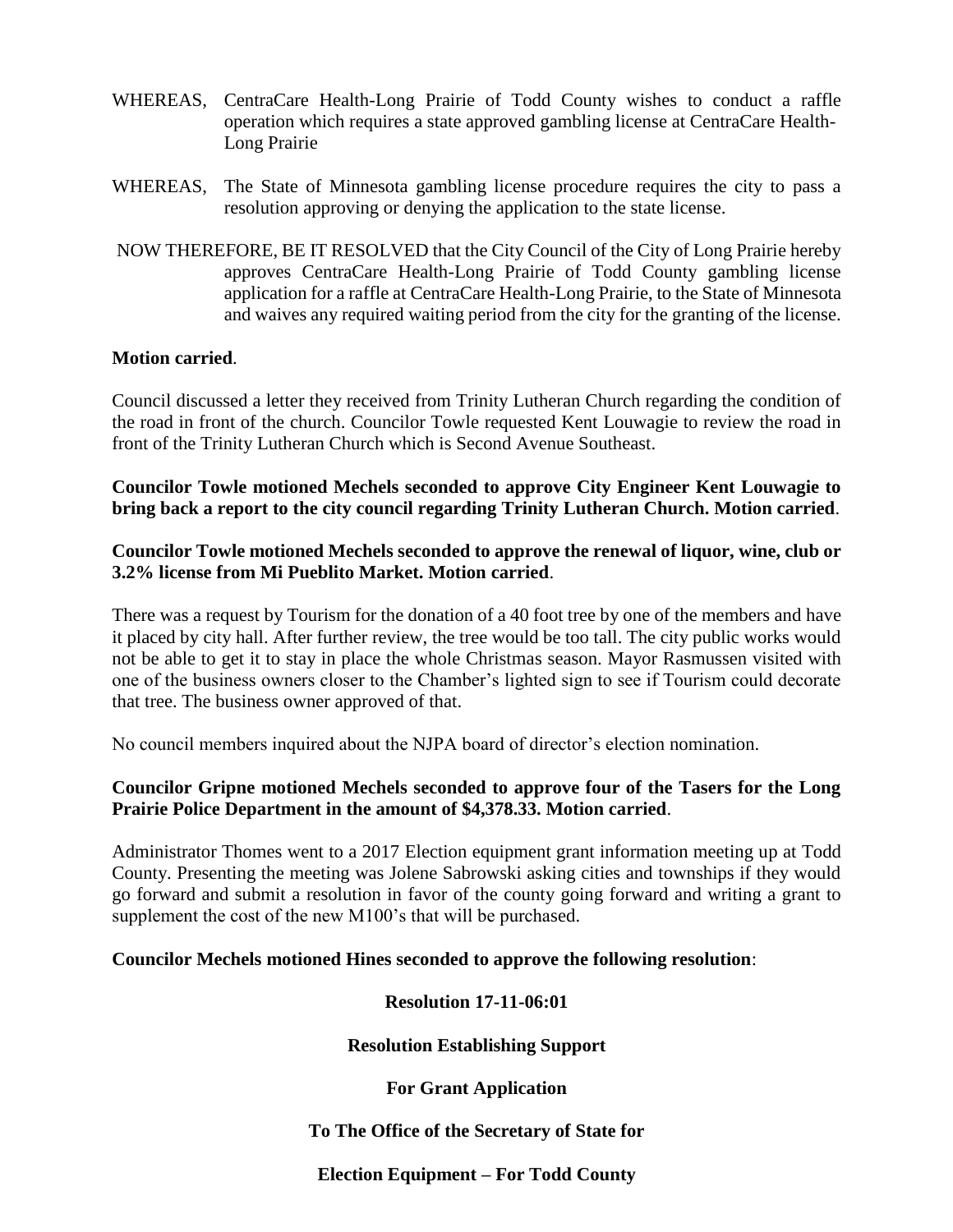**WHEREAS, the Office of the Secretary of State is providing an opportunity to apply for Grant Funding for Counties to purchase equipment for Elections.**

**WHEREAS, the City of Long Prairie intention is to participate in this grant funding opportunity as long as Todd County Board of Commissions approve this Grant Funding opportunity.**

**WHEREAS, the Grant awards per precinct – 2017 minimum \$1,699 and maximum \$5,000.**

**WHEREAS, the City of Long Prairie's match funds for this grant opportunity minimum \$2,427 and maximum of \$3,176**

**THEREFORE, BE IT RESOLVED that the City of Long Prairie approves the Office of the Secretary of State application for submittal and authorizes the Mayor and City**  Administrator to execute all agreements pursuant to the grant process.

Motioned by Board Member\_\_\_\_\_\_\_\_\_\_\_\_\_\_\_\_\_\_\_\_\_\_\_\_\_\_\_\_\_\_\_\_, Second by Board Member\_\_\_\_\_\_\_\_\_\_\_\_\_\_\_\_\_\_\_\_\_\_\_\_\_\_\_\_\_\_\_\_\_\_,

To adopt the above Resolution was passed on the \_\_\_\_\_\_\_day of \_\_\_\_\_\_\_\_\_\_\_\_\_\_\_\_2017

Don Rasmussen – Mayor

\_\_\_\_\_\_\_\_\_\_\_\_\_\_\_\_\_\_\_\_\_\_\_\_\_\_\_\_\_\_\_\_\_\_\_\_

**Motion carried**.

**Councilor Gripne motioned Mechels seconded to approve the following resolution:**

## **Resolution #17-11-06:2 RESOLUTION ACKNOWLEDGING DONATIONS**

**WHEREAS,** the City of Long Prairie has received the following donations during the month(s) of October, for the following purposes:

| <b>Donor</b>             | Amount     | Purpose                  |
|--------------------------|------------|--------------------------|
| <b>CMCU</b>              | \$1,000.00 | AED purchase - Fire Dept |
| Sauk Centre Arts Council | \$444.81   | camera's for beach house |

**NOW THEREFORE, BE IT RESOLVED BY THE CITY COUNCIL OF LONG PRAIRIE, MINNESOTA THAT:** the City Council of the City of Long Prairie acknowledges and accepts the donations received the month of October.

**BE IT FURTHER RESOLVED THAT**: the City Council of the City of Long Prairie expresses its thanks and appreciation for the donations to all Donor(s) listed.

Adopted this 6th day of November, 2017, by the City Council of the City of Long Prairie.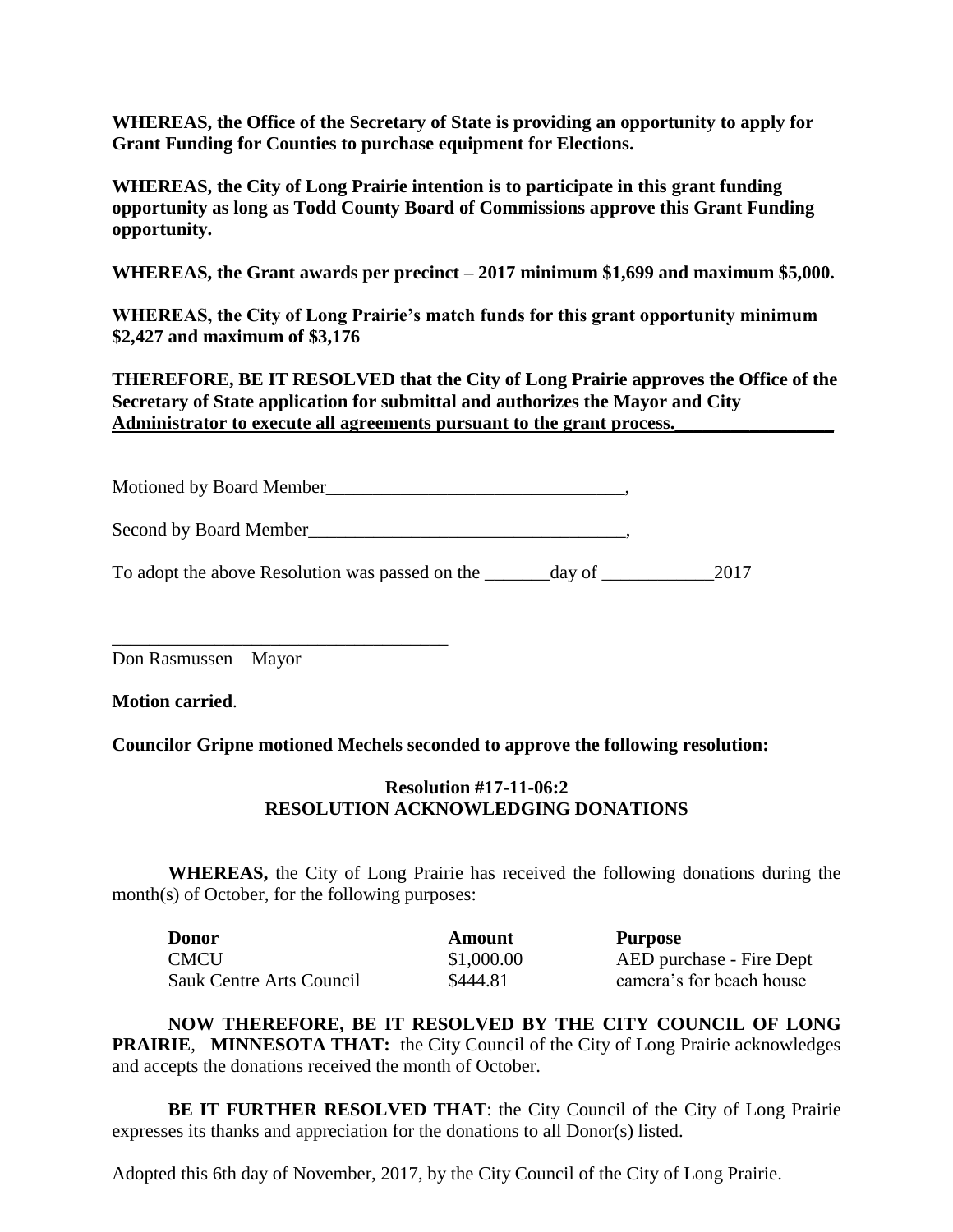## ATTEST:

Brenda Thomes Don Rasmussen City Administrator/Clerk Mayor

### **Motion carried**.

Councilor Mechels noted that Public Works Director that sludge at the wastewater treatment plant was being removed and they were also flushing hydrants. Residential people are now starting to get connected to broadband. There has been a few connections of residential people at this time.

\_\_\_\_\_\_\_\_\_\_\_\_\_\_\_\_\_\_\_\_\_\_\_\_\_\_\_\_\_\_\_\_ \_\_\_\_\_\_\_\_\_\_\_\_\_\_\_\_\_\_\_\_\_\_\_\_\_\_\_\_\_\_

Councilor Towle read a report from Officer Langer:

- there were 322 incidents for the month of October
- Halloween was peaceful
- the police department participated in the trunk or treat at the Baptist Church
- The department brought 112 pounds of prescription drugs to the incinerator in Alexandria on November  $1<sup>st</sup>$  that were collected from the drop box from May 1, 2017 – November 1, 2017. DEA picked up the fees
- the department is going to participate in Career Day at the Long Prairie Grey Eagle Secondary School
- $\bullet$  the homicide trial will start November 28<sup>th</sup>
- Chief Langer will be gone deer hunting from the  $6<sup>th</sup>$  returning on the  $7<sup>th</sup> 9<sup>th</sup>$  and then will be gone from the  $10^{th} - 20^{th}$

Fire Chief Jim Kreemer noted that they are at full capacity with 24 volunteer firefighters. He also submitted two additional bids for signs over the fire department doors. The department also participated in the Trunk or Treat at the Baptist Church. They are successfully getting the Firefighter I and Firefighter II training set up here in Long Prairie.

## **Councilor Towle motioned Hines seconded to have the fire chief work with Administrator Thomes to see if there are any additional funds available to acquire these signs. Motion carried**.

There will be no park and rec meeting until February or March.

Councilor Hines noted business is a little slow at the liquor store according to Pam.

Councilor Gripne noted November  $16<sup>th</sup>$  is the next EDA meeting. There is no other meeting on deck for planning and zoning.

Mayor Rasmussen just noted about the Christmas tree and that tourism is looking at a spot down further with an existing tree on T.H. 71 that is owned by a business.

The plans are being put in place for the 500 foot extension at the airport.

Administrator Thomes noted she was invited by Blandin to attend the meeting November 14<sup>th</sup> out